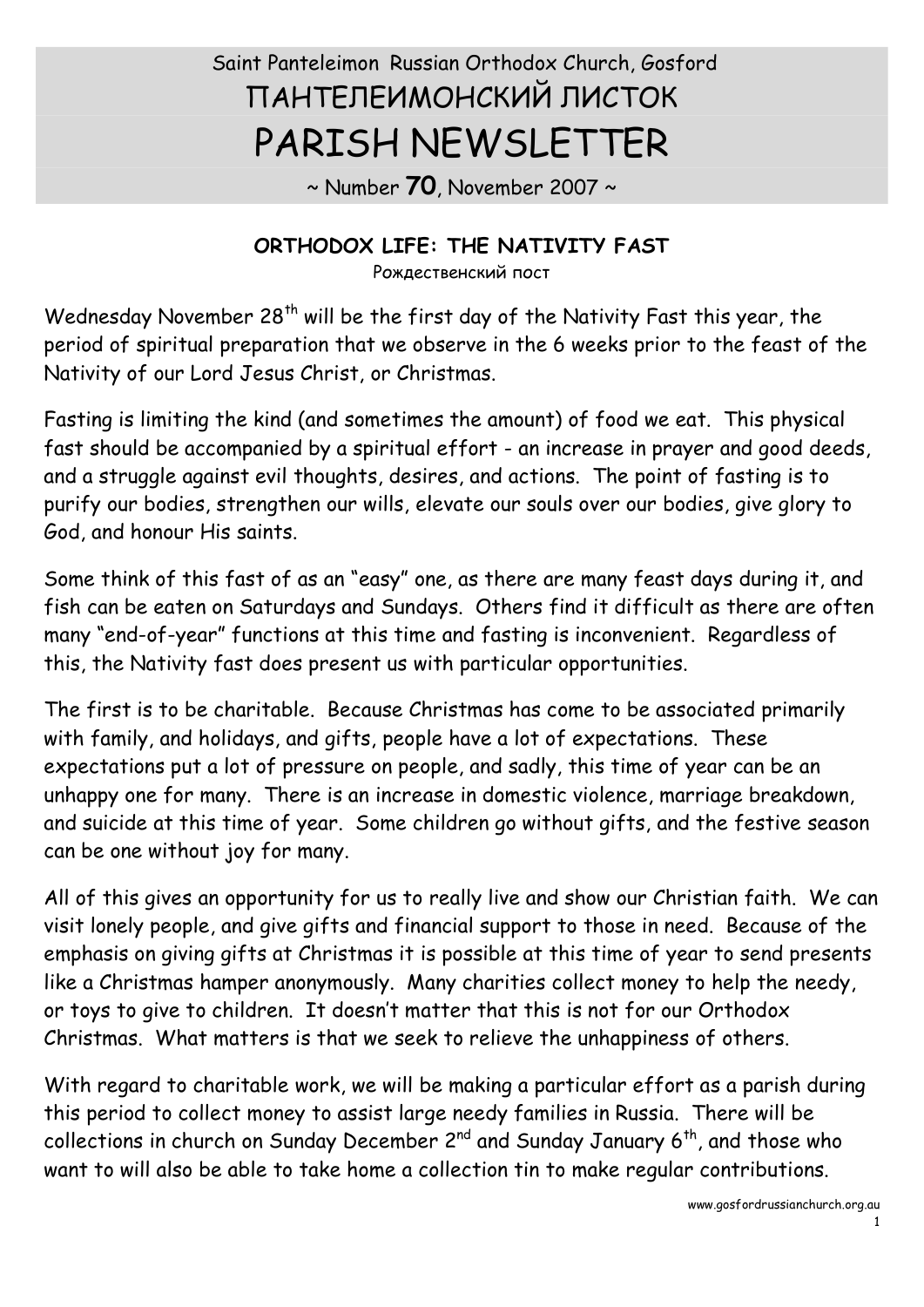We also have the opportunity to strengthen our will, and increase our efforts. This is very often a time of excess. December is full of parties and functions. We need to turn away from that as much as we can, and focus on the coming feast. We must pray more, and prepare for Holy Communion, both during the fast and on the feast day itself. In Gosford, we will have four Sunday services and one feast-day service during the fast. Think in addition about making arrangements to attend the services elsewhere – in Newcastle, or in Sydney. If this is not possible, dedicate at least a little more of your time to God, by spiritual reading, or in prayer.

It helps to remember why we have this fast. One reason the church instituted this fast was to honour the suffering of the Most Holy Mother of God. The scribes and Pharisees tormented her terribly before the birth of our Lord, accusing her of immorality. In addition to this, she had to deliver her baby, the Son of God Himself, in a cave used as a stable. How great was her affliction in those days, and for the sake of our salvation! For us to endure a little restraint for our own salvation is nothing in comparison.

Of course, the main reason that we keep this fast is that we are preparing to commemorate the birth in a stable, all those centuries ago, of our Lord and God and Saviour Jesus Christ. We need to remember, however, that it's not just about ancient history. In the prayers before communion we say "As Thou didst consent to lie in a cave and in a manger of dumb beasts, so consent also to lie in the manger of my defiled soul". In Holy Communion, we come into contact with Christ just as truly as the shepherds and the wise men all those years ago. Let this be the goal of our fasting – to receive Christ. May God grant us the resolve to use this season and the opportunities it brings to prepare ourselves for this!

#### **FASTING GUIDELINES FOR THE NATIVITY FAST IN 2007-2008**

Strictly speaking, every day from November 28<sup>th</sup> until January 6<sup>th</sup> should be one on which no meat or dairy products are eaten. Fish is permitted on every Saturday and Sunday during December, and also on November 29<sup>th</sup> and December 4<sup>th</sup>, 10<sup>th</sup>, 13<sup>th</sup>, 18<sup>th</sup>, 19<sup>th</sup>, and 25<sup>th</sup>. Wine and oil are permitted on "fish" days, on Tuesdays and Thursdays, and also on December 6<sup>th</sup>, 7<sup>th</sup>, 11<sup>th</sup>, 17<sup>th</sup>, 20<sup>th</sup>, 26<sup>th</sup> and 27<sup>th</sup>. Fish, wine (or alcohol in general), and oil are all allowed on these fasting days in honour of certain saints' days; the "higher" the rank of the saint, the more we can relax our fasting. It is acknowledged, of course, that people observe the fast in many different ways, each according to their strength. Talk to Father James if you have any questions or concerns.

#### **A BABY ARRIVES!**

On Friday November 2<sup>nd</sup> Father James and Matushka Marie's seventh child - a boy! - was born, arriving shortly before midnight. They have named the baby Peter in honour of the Holy New Martyr Metropolitan Peter of Krutitsa. God willing, Peter is to be baptized after Divine Liturgy at Gosford on Sunday November 18<sup>th</sup>, and will receive Holy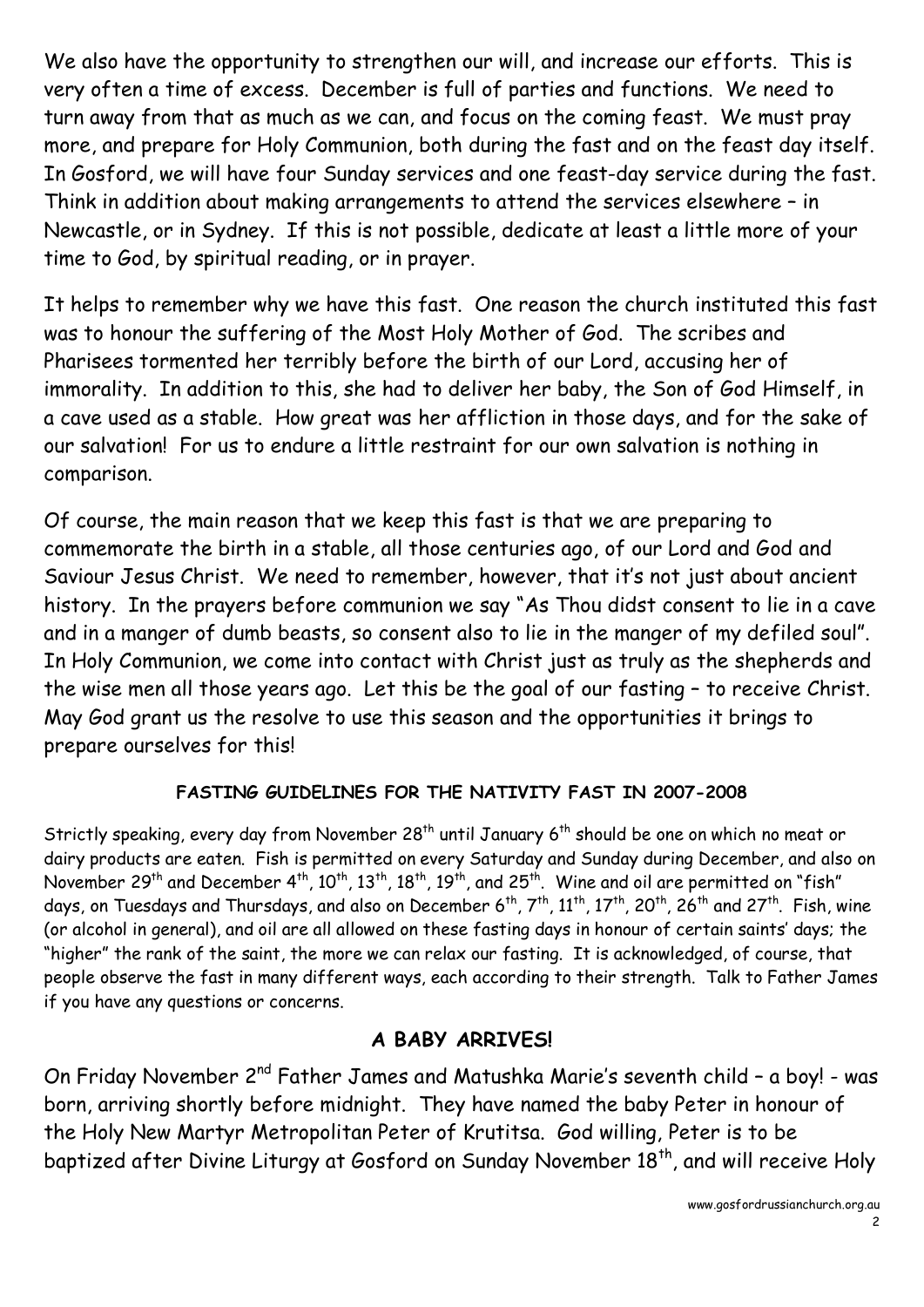Communion for the first time the following Sunday at Wallsend. His baptism will be followed by a BBQ for parishioners and friends. Peter's godparents are to be Matthew Andrejev and Tatiana Dmitrieff. May the Lord bless the infant Peter, his family, and his godparents!

#### **SPECIAL COLLECTION**

Each year on the Feast of the Entry of the Mother of God into the Temple (celebrated on December 4<sup>th</sup>), the parishes of our Diocese are obliged to take up a collection in support of the charitable activities of Orthodox Action - Sydney. Orthodox Action provides for destitute children in Russia and other countries of the former USSR, with particular assistance given to children's homes, orphanages, and large needy families. As will be understood from references elsewhere in this newsletter, this collection is consistent with other charitable activity that our parish will undertake during December. Although we have a service on the feast-day this year, our collection will be taken up on Sunday December 2<sup>nd</sup>. Please keep the collection in mind!

# **PARISH COUNCIL NEWS**

The Parish Council met on Tuesday November  $6<sup>th</sup>$ . During a long meeting, the main items discussed were:

- · **Our Annual General Meeting**: Father James reported that the AGM would be held over until early 2008, with the most likely date being Sunday February  $17<sup>th</sup>$ . The delay is to ensure that the parish accounts are properly prepared and presented;
- · **A review of financial records and management**: Father James reported on his recent review of the parish financial records. He noted that the current system had developed gradually as the parish had emerged from mission days back at Narara and before, changing only slightly as the transition was made to a fullyfledged parish. It was thus necessary to make some changes to ensure that the records were appropriate now. He outlined a number of changes to record-keeping and financial management that he would be formally recommending once parish treasurer Sophia Kfoury and he had had the opportunity to complete the review;
- · **The summer 2007-08 schedule of services**: Father James tabled a draft Schedule of Services for the coming summer months. He noted that the service on the 5<sup>th</sup> Sunday in December 2007 would not be an English service as it would be unlikely that Matushka Marie would be able to conduct. He also noted in advance that the midnight Easter service would once again be in Wallsend this year;
- $\,$  **A clean-up day**: It was agreed that on Saturday December 22<sup>nd</sup>, beginning at 8.00am, there would be a general clean-up of the church and grounds in preparation for the festive season;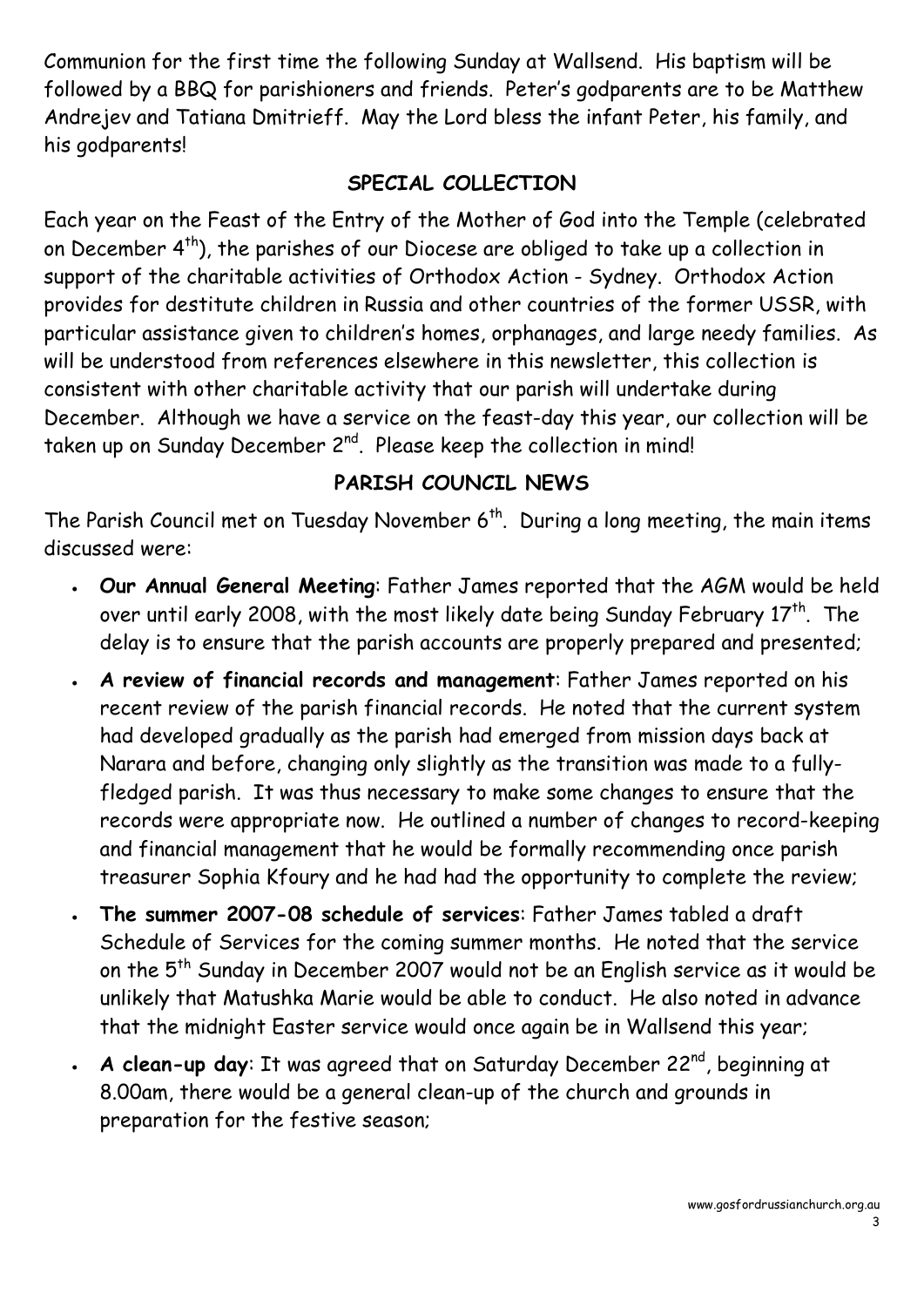- · **A deacon for our parish**: Father James reported that it was planned that Subdeacon Martin Naef of the Croydon parish would be ordained to the diaconate on December 25<sup>th</sup> 2007 during the Divine Liturgy at the Diocesan Youth Conference. Upon his ordination the new deacon will serve our parish and the Croydon parish;
- · **Delegates to the forthcoming Diocesan conference**: In view of the fact that the AGM was not convened as planned, Father James asked the Parish Council to select a lay delegate to attend the Diocesan Conference to be held in Strathfield on November 23 $^{rd}$  and 24<sup>th</sup>. As it was not possible for anyone to attend on both days, it was agreed that the parish would be represented by Victor Bendevski on Friday November 23<sup>rd</sup> and Paul Pereboeff on Saturday November 24<sup>th</sup>. Father James will be present on both days;
- · **A parish Privacy Policy**: Father James tabled a report and draft Privacy Policy prepared at his request by parishioner Sebastian Reid. The report set out information about privacy legislation in Australia and the pros and cons of a parish Privacy Policy. Father James asked Parish Council members to read the material with a view to further discussion at the next meeting. In view of the fact that the parish is entrusted with sensitive information about individuals such as addresses and other contact details and information concerning births, deaths, marriages, and marital status, Father James considered it prudent to have a policy concerning the gathering, storage, use and release of this information;
- · **The purchase of new church items from Russia:** Father James reminded the Parish Council that the Ladies' Auxiliary had agreed to purchase two new gilded candle-stands, a set of wedding crowns, a vessel for holding holy water during services and processions, vessels for the washing of hands during Divine Liturgy, and four sets (white, blue, gold, and red) of priestly vestments. Father Alexander Korjenewski had obtained a quote for these items and also for a set of icons depicting the saints commemorated each day of the year. The total order being within budget, Father James had confirmed the order;
- · **The building of an awning adjoining our parish centre:** Building and Maintenance Co-ordinator Rick Golovin proposed the building of a weatherproof awning over the area adjoining our parish centre, at present sheltered by two large sun shades. A long discussion concerning investment in improvements to our current parish centre as opposed to mortgage reduction followed. It was ultimately agreed that the awning be built, this increasing the sheltered space available for parish needs. Rick advised that he expected construction to be finished by late December;
- · **An emergency evacuation plan: R**ick advised the Parish Council of the legal requirement to have an emergency evacuation plan. He will represent the parish in the development of the plan for the whole 8 units at 7 Comserv Close. Further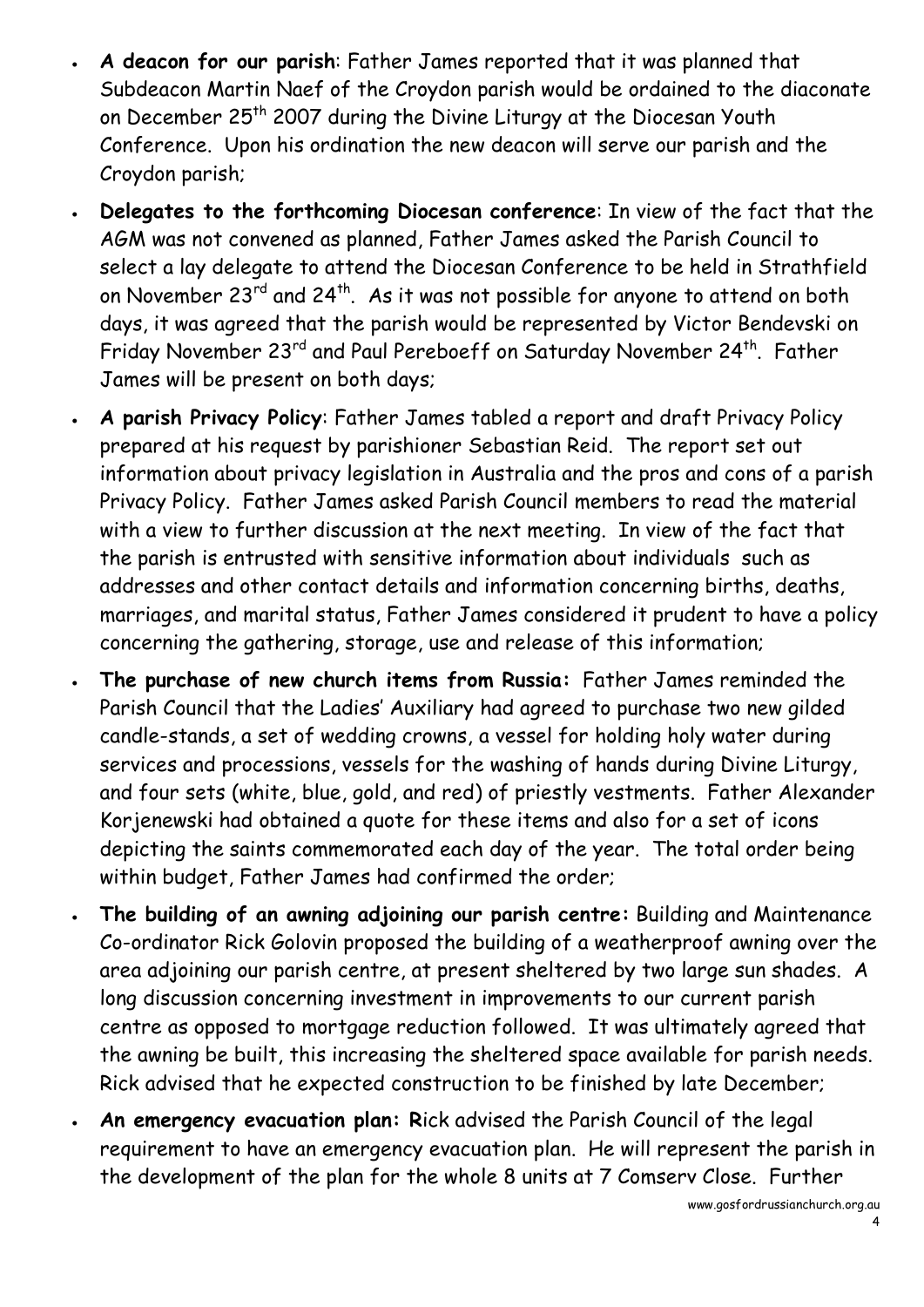advice will be provided to parishioners in due course. It is likely that a poster outlining the emergency evacuation plan will be displayed in the church hall;

· **Charitable work and fundraising:** Charities and Fundraising Co-ordinator Paul Pereboeff reported on plans to raise funds during the Nativity Fast (the Lenten period commencing on November 28<sup>th</sup> and ending on Christmas Day) for children in Russia. The funds raised will be given to the Russian Children's Fund (Российский Детский Фонд), an organization that has for some time been actively supported by our parishioner Katya Rubbo and her husband Mike, and also by Orthodox Action. Money-boxes will be available in church from Sunday November 18<sup>th</sup> for those wishing to be involved. All parishioners are encouraged to take a tin and to use this period of increased prayer, fasting and almsgiving to help the needy. A final general collection will be held on Christmas Eve, Sunday January  $6<sup>th</sup>$ . Please give generously! Paul also tabled a letter of thanks from Gosford Hospital for our donation to them earlier this year, and reported on plans for the next fishing competition. The letter and some details concerning the fishing competition are reproduced elsewhere in this newsletter.

The Parish Council is due to meet next on Tuesday December 4<sup>th</sup> 2007.

#### **PARISH BOOKSTORE**

It was reported in the last issue of the newsletter that Father James had sought and obtained the approval of the Parish Council for funding to expand the small parish kiosk, the expanded kiosk to be administered by a young parishioner, Christopher Dowling. Final arrangements are now being made to order a number of spiritual books and DVDs from Russia. In the last fortnight, a friend of the parish has kindly offered to pay for an initial order of new English-language books about Orthodox Christianity and spiritual life, and another friend has donated two bookshelves with lockable glass doors, just the thing to display the books and DVDs in! It is hoped that the kiosk will be up and running early in 2008. Enquiries can be directed to Chris in person at church or by email to bookstore@gosfordrussianchurch.org.au.

#### **ANNUAL GENERAL MEETING**

There have been a number of announcements concerning our Annual General Meeting. As has been explained above, the meeting has been postponed until February 2008. Information about the AGM will be provided in the January and February 2008 issues of this newsletter, and in specific mail-outs to parish members.

# **SUMMER SCHEDULE OF SERVICES**

A schedule of services for the summer months is now available in church, and should be posted on the website shortly. In December 2007 there will be three Sunday services in addition to a service on Tuesday December 4<sup>th</sup> for the feast of the Entry of the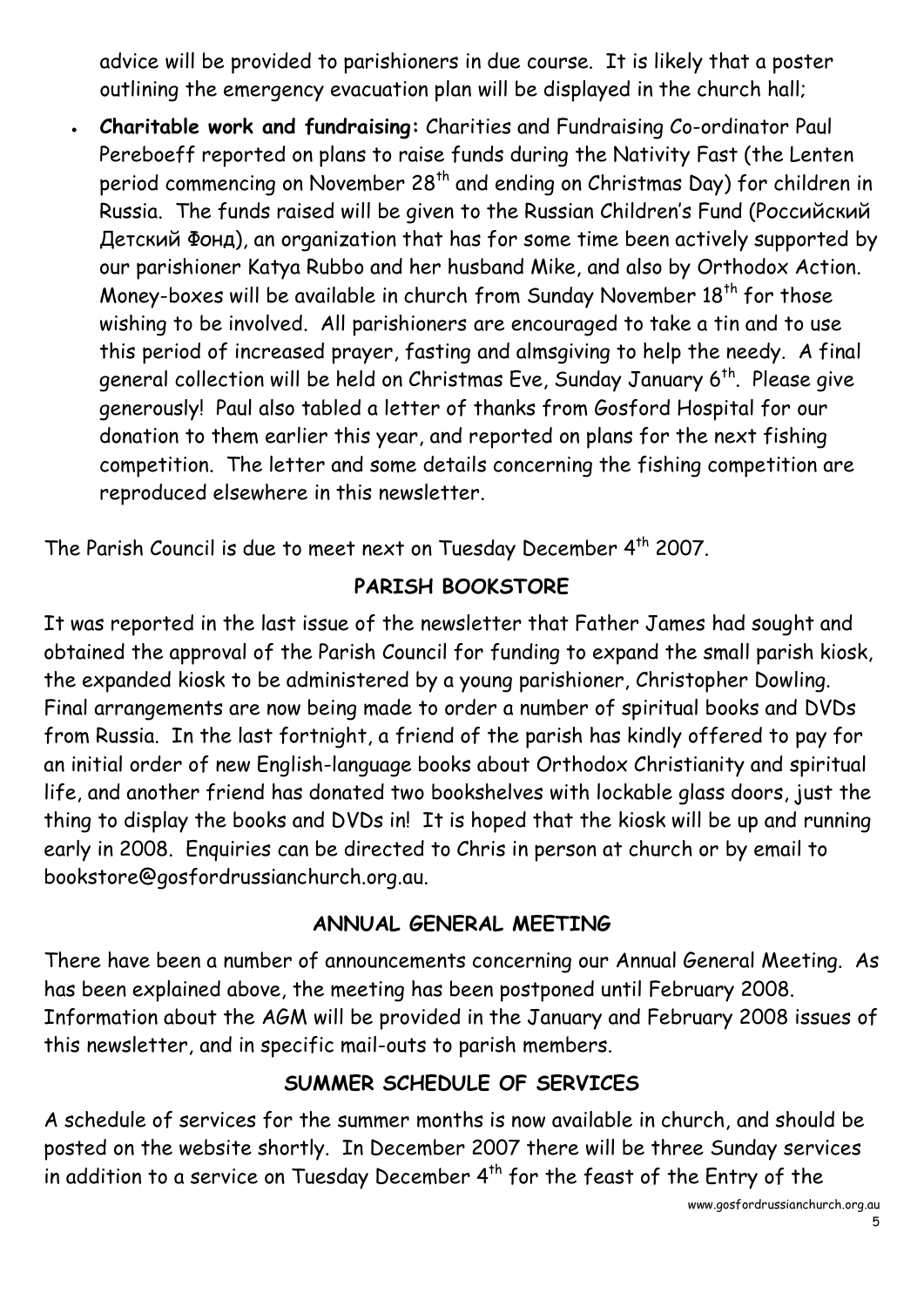Mother of God into the Temple. In January we will have our usual Sunday services with some changes because of the festive season. The service on the morning of Sunday January 6<sup>th</sup>, Christmas Eve, will be followed by Vespers with 8 Old Testament readings. Some of these will be read in Slavonic and some in English. There will be no service in Gosford on the morning of Christmas Day. The service on the morning of January 20<sup>th</sup>, the day after Theophany, will be followed by the Great Blessing of Water, and afterwards Father James will be blessing parish homes according to custom. February will be a quiet month. Great Lent begins in early March, and the autumn schedule will be somewhat busier as a result.

# **PARISH LIFE: OUR 5 TH ANNUAL FISHING COMPETITION**

Preparations are now underway for our  $5<sup>th</sup>$  annual fishing competition. As well as being an important fundraising activity, our annual fishing competitions have become a social event of some importance, giving a diverse group of people the opportunity to get together to support the church by doing what they enjoy most. God willing, the competition will in 2008 take place on Saturday February  $9<sup>th</sup>$ , with a family fishing day to follow a fortnight later on Saturday February 23<sup>rd</sup>. As in previous years, the competition will be held at Deerubben Reserve by the Hawkesbury River. A new feature of the competition this year will be the possibility of fishing outside the heads. The organisers are Paul Pereboeff (0414-950741), Victor Bendevski (0410-327635), George Karmadonoff, Peter Iliuk and Craig Koppman. They are next meeting on December 12<sup>th</sup>.

# **PARISH LIFE: A CHRISTMAS RAFFLE**

The Ladies' Auxiliary has organised a fundraising Christmas Raffle. There will be four prizes:

**1 st prize:** A basket of wine

**2 nd prize:** A toy Animal Hospital

**3 rd prize:** A chocolate cake

**4 th prize:** A gingerbread Christmas tree

Tickets are \$1.00 each and will be available at church after each Sunday service. The raffle will be drawn on Sunday January  $6<sup>th</sup>$ . Please buy a ticket!

# **CHARITABLE WORK: LETTER FROM GOSFORD HOSPITAL**

The letter on the following page is from Gosford Hospital, and acknowledges the fundraising parish undertaken by our parish during the Apostles' Fast this year. We will continue to consider ways that our charitable work as a parish can assist both the church and the wider local community.

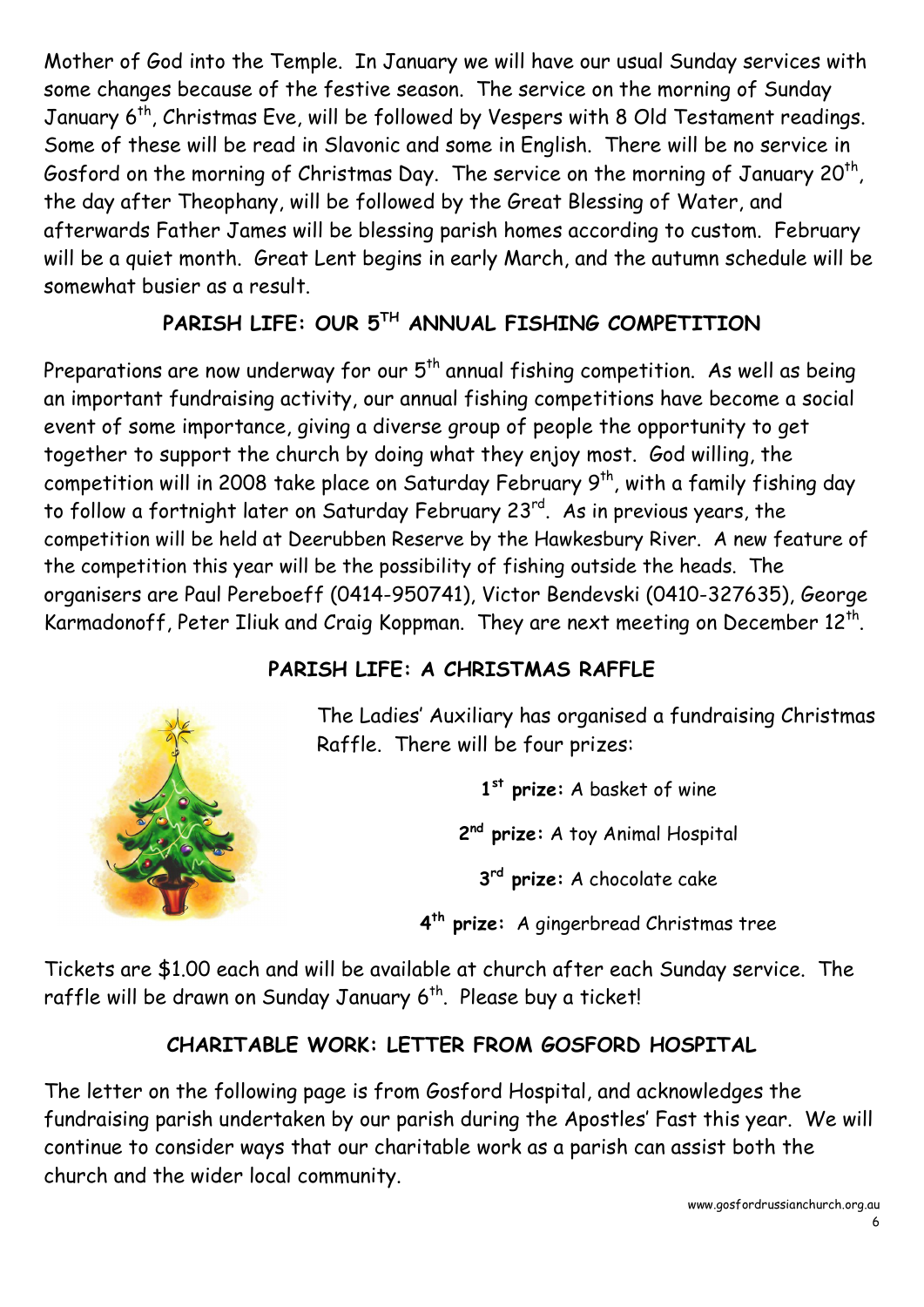### NORTHERN SYDNEY CENTRAL COAST **NSW@HEALTH**

October 15, 2007

Paul Pereboeff Charities & Fundraising Co-ordinator St Panteleimon Russian Orthodox Commnity 4/7 Comserv Close WEST GOSFORD NSW 2250

Dear Paul

I would like to thank you and the members of your parish for your generous donation of \$500.00.

As requested, this donation will be used towards the purchase of medical equipment or patient comfort items for Gosford Hospital and will assist in the treatment and comfort of our patients.

Thank you for your interest in continuing support of Gosford Hospital. It is heartening for staff, patients and their relatives to know that the community is willing to help enhance our services. Our Fundraising Co-ordinator, Jill Warwicker, will contact you with regard to specific areas of need within Gosford Hospital that you may be willing to support.

Attached is your receipt numbered 823432.

Again, our thanks.

Yours sincerely

**See 19** 

Ku Cahill

Ken Cahill **General Manager Central Coast Health Service** 

General Manager's Unit Central Coast Health Service<br>Telephone (02) 4320 2086 Facsimile (02) 4320 3916 PO Box 361 Gosford NSW 2250

Northern Sydney Central Coast Area Health Service ABN 48 344 669 728

10101555

7